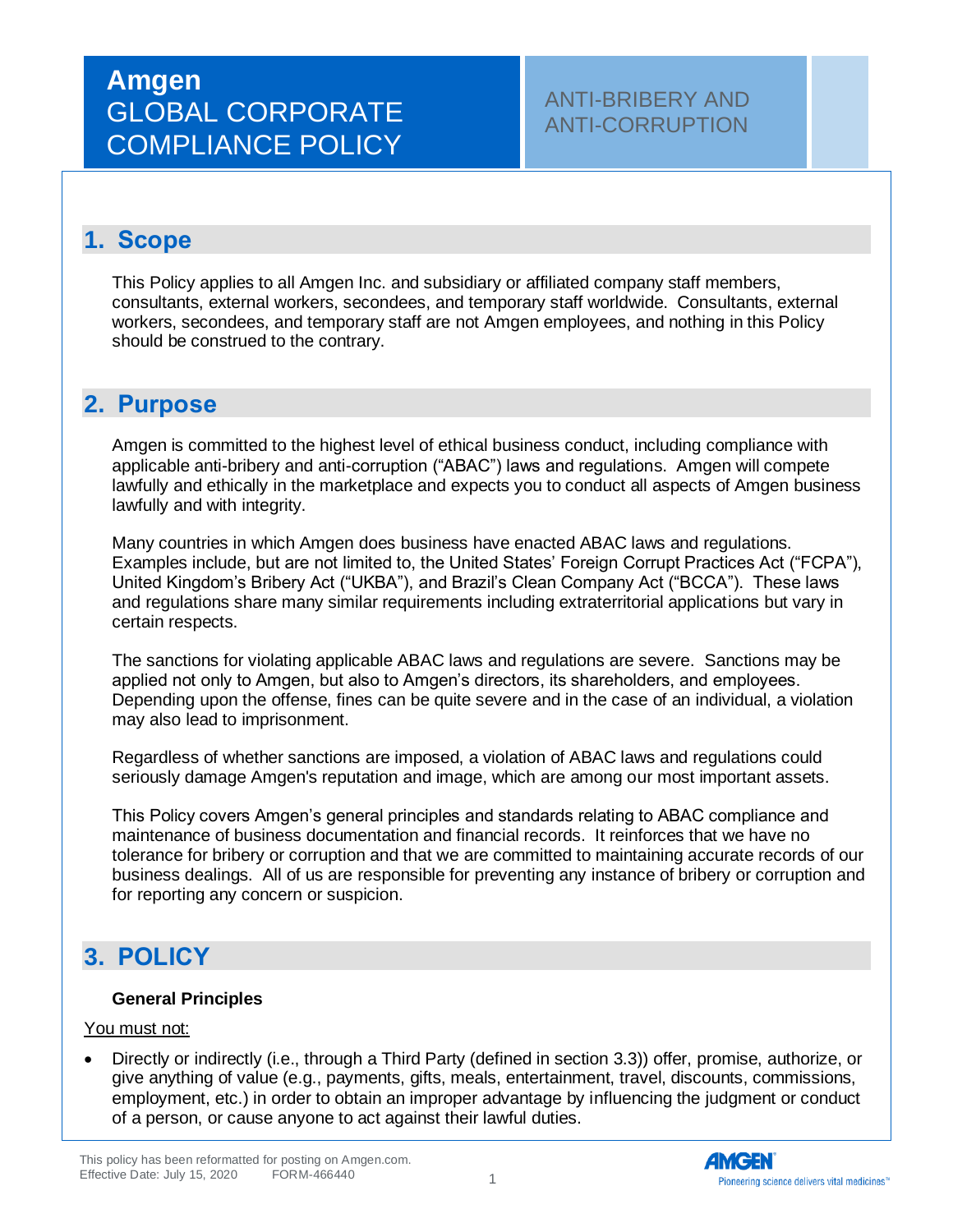### ANTI-BRIBERY AND ANTI-CORRUPTION

• Directly or indirectly solicit, request, or accept anything of value intended to improperly influence your judgment or conduct in your job responsibilities.

#### You must:

- Understand and comply with Amgen's ABAC principles and standards, as well as with all applicable ABAC laws and regulations; and
- Abstain from any activities that might violate or give any appearance of intention to violate such standards, laws, and regulations.

These general principles do not distinguish between Government Officials (defined in section 3.2) and private individuals, or commercial and non-commercial activities. Seek guidance from the Law Department, Compliance Leads, Chief Compliance Officer, and/or through the Business Conduct Hotline in any circumstances where doubt exists as to the appropriateness of proposed conduct.

#### **Interactions and Engagements with Government Officials**

As a global biotechnology company, Amgen must be particularly sensitive to interactions and engagements involving Government Officials, whether directly or indirectly through Third Parties. The term "Government Official" is broadly interpreted under ABAC laws and regulations. Some laws and regulations may also use the term "Foreign Official". For purposes of this Policy, Amgen uses the term "Government Official" to refer to both categories. In this Policy, "Government Official" means any officer or employee of a government or any department or instrumentality of a government (e.g., government-owned or controlled businesses such as hospitals), any officer or employee of a public international organization (e.g., World Health Organization, United Nations, etc.), and any person acting in an official capacity for or on behalf of any such government or department, agency, or instrumentality, or for or on behalf of any such public international organizations. Amgen has also defined the term "Government Official" to include any political party or candidate for political office and their representatives.

Under various ABAC enforcement actions, certain healthcare professionals have fallen within the ABAC laws and regulations definition of "Government Official". This category of healthcare professionals includes those who are employed by, teach at, or have privileges at government-owned or controlled hospitals or public universities. In keeping with its commitment to the highest level of ethical business conduct, Amgen applies this broad interpretation of "Government Official" in this Policy and expects you to do the same.

You must not give Government Officials anything of value in order to improperly influence them to advance Amgen's commercial interests such as obtaining restricted information from the government, securing favorable regulatory treatment, and obtaining favorable government procurement activities (e.g., tender arrangements for the supply of Amgen products). Some unacceptable practices to obtain favorable government procurement outcomes include: offering/discussing the possibility of employment at Amgen, offering/discussing business opportunities with procurement/regulatory personnel, and offering gratuities in connection with procurement.

#### **Working with Third Parties**

A Third Party is any non-Amgen individual, party, or entity with whom Amgen interacts or engages to conduct business; this category includes, but is not limited to, distributors, business partners,

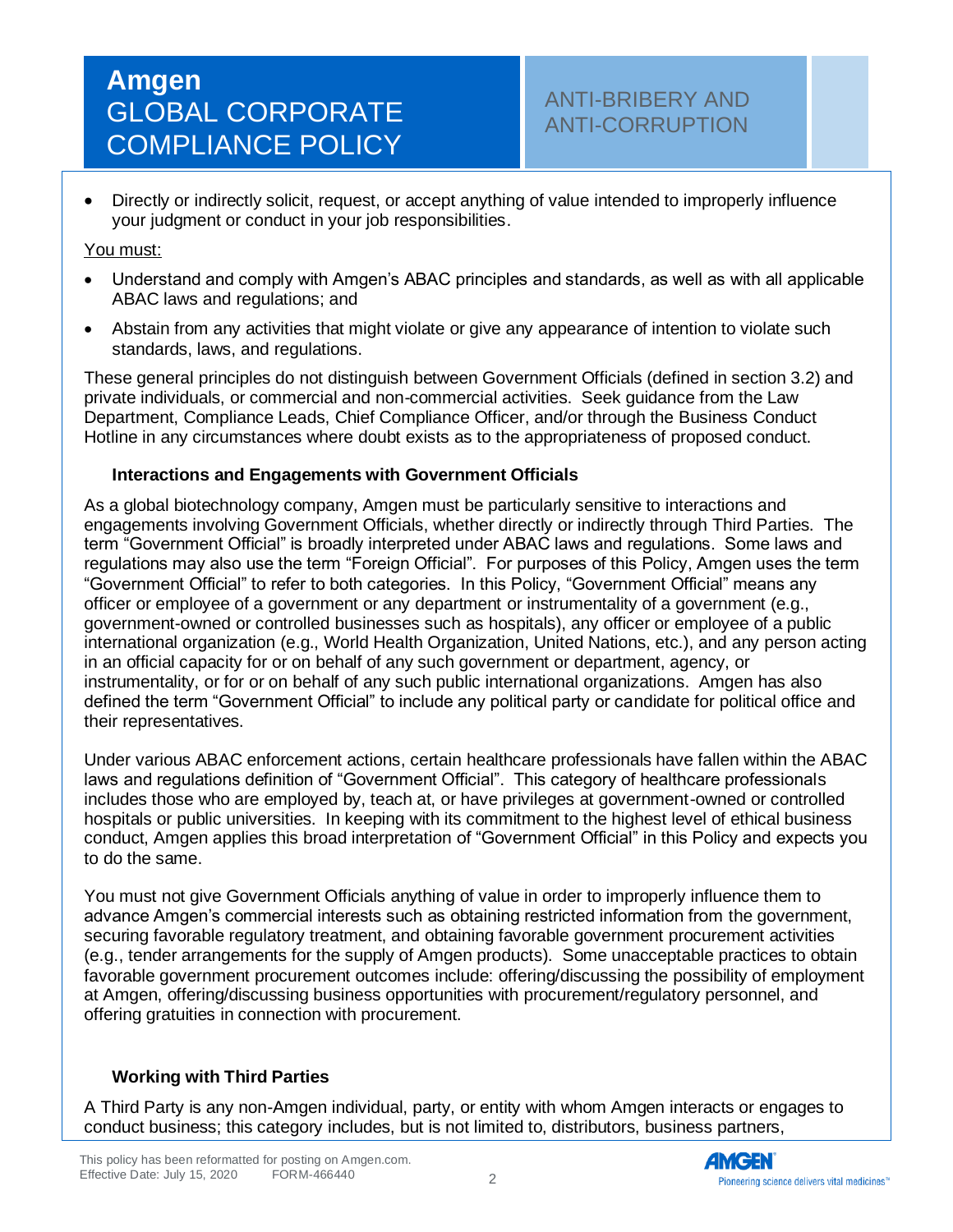### ANTI-BRIBERY AND ANTI-CORRUPTION

promotional/marketing agencies, travel agencies, meeting organizers, contract sales force, clinical research organizations, functional service providers, investigators, and customs brokers.

Although there are legal distinctions between Amgen and Third Parties (under corporate, employment, and tax laws, for example), law enforcement agencies have held companies accountable for acts of their Third-party business partners in certain situations regardless of the way in which the legal relationship with the Third party was structured. Thus, it is important to recognize that while Third Parties can be important to Amgen's business success, law enforcement agencies may hold Amgen responsible for Third Parties' misconduct.

We must take particular care to ensure Third Parties engaged by Amgen do not breach the requirements of this Policy. To that end, Amgen must only engage Third Parties after conducting appropriate due diligence into the Third Parties' reputation, qualifications, and associations in accordance with any applicable Amgen procedures in advance of the engagement. Further, compensation provided to Third Parties should be in return for their legitimate services or goods.

Questions regarding whether a person or entity qualifies as a Third Party under this Policy should be directed to the Law Department, Compliance Leads, Chief Compliance Officer, and/or through the Business Conduct Hotline.

#### **"Facilitating" or "Expediting" Payments**

Occasionally, you may be asked by low-level bureaucrats or other Government Officials for a payment to persuade them to perform their administrative, non-discretionary functions (e.g., processing of routine paperwork, visas, applications, or clearance of goods through customs, etc.). These are often referred to as "facilitating" or "expediting" payments. These payments are illegal in most countries, and Amgen prohibits you from paying, offering, or authorizing such payments or offers, whether directly or indirectly, through Third Parties. All requests or demands for facilitating or expediting payments must be reported in accordance with the reporting obligations set forth below.

#### **Expenditures for Product Promotion and Related Activities**

Certain expenditures, such as those required for travel, meals or lodging; for purposes of promoting, demonstrating or explaining products or services; or executing or carrying out a contract are normally permitted, provided that the expenditures are bona fide (i.e., are true and reasonable and have a legitimate business purpose), are not made for the purpose of securing an improper advantage or improperly influencing anyone's decision on awarding or continuing business, and do not otherwise violate this or any other Amgen policy or law. All such expenditures must be reasonable in amount and consistent with Amgen's policies on expenditures of this kind in other contexts. In no event should expenditures be incurred where doubt exists as to the appropriateness of the purpose of the expense.

#### **Accounting Records and Internal Controls Procedures**

It is Amgen's policy to keep books and records that accurately and fairly reflect Amgen's transactions in reasonable detail and to maintain internal controls to prevent and detect potential violations of Amgen's policies or of applicable laws.

No false or artificial entries may be made in the books and records for any reason, and all payments and transactions, regardless of value, must be recorded accurately and comply with generally accepted accounting principles and established internal accounting controls and procedures. This includes, but